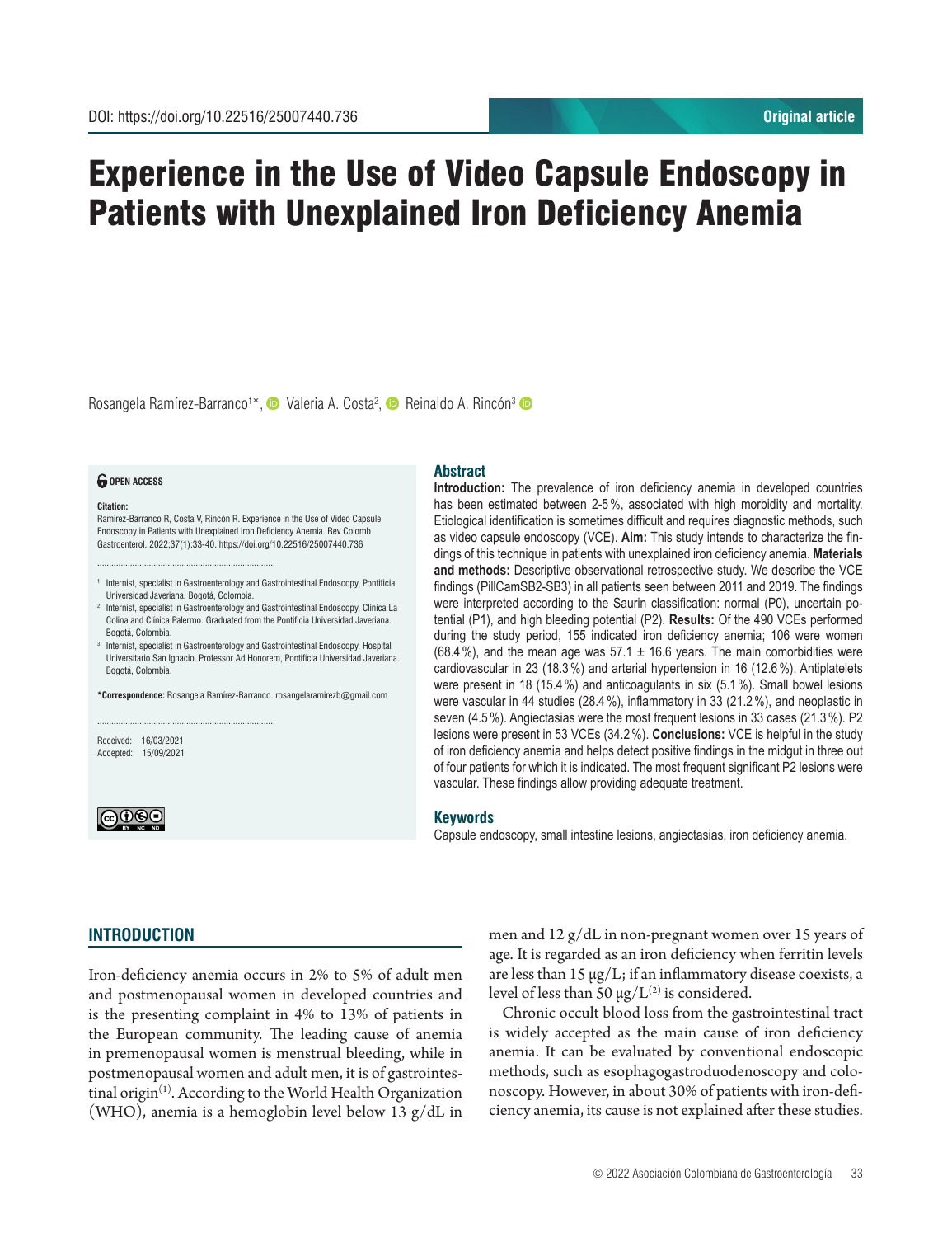In 5% of patients with overt gastrointestinal bleeding, no lesions are identified with these endoscopic diagnostic studies, thus requiring an examination of small bowel lesions with diagnostic methods, such as video capsule endoscopy  $(VCE)^{(3,4)}$  and single- or double-balloon enteroscopy<sup>(5)</sup>. These two studies have similar performance and findings  $(70.5\% \text{ vs. } 69.6\%; p = 0.9)$ , if a complete enteroscopy is achieved $(6,7)$ . The agreement between VCE and enteroscopy can also vary depending on the type of lesion found, with good agreement for inflammatory lesions  $Ik = 0.71$ (95% *CI* 0.52-0.91) and moderate agreement for angiectasias, *Ik* = 0.45 (95% *CI* 0.25-0.65) and tumors, *Ik* = 0.40 (95% *CI* 0.12-0.68)(8).

VCE is considered the preferred method by patients and clinicians because it is non-invasive. Enteroscopy is more invasive and has more adverse effects, with complications inherent to the procedure or anesthesia $(9,10)$ . The main complication of VCE is retention in the small bowel, defined as the permanence of the device in the gastrointestinal tract for more than 15 days<sup>(11)</sup>. This paper aims to characterize lesions in the small bowel related to the diagnosis of unexplained iron-deficiency anemia.

Different series have assessed the diagnostic performance of VCE in obscure gastrointestinal bleeding, with 57% according to Juliao *et al*<sup>(10)</sup> and 58% in the series by García del Risco et al<sup>(12)</sup>. In the latter, overt obscure bleeding was present in 68% and occult bleeding in  $32\%/12}$ , without discriminating the VCE findings in these patients with anemia without overt bleeding, who are the subject of this study. However, one barrier is that despite being a noninvasive method and having a low rate of adverse events, it represents a high cost. So, this resource is not available in many low- and middle-income countries.

# **MATERIALS AND METHODS**

# **Study design**

This descriptive, observational, retrospective study included all patients over 18 years of age with an indication for VCE due to iron-deficiency anemia between January 2011 and December 2019. Outpatient and inpatient procedures were added. Patients with overt gastrointestinal bleeding were excluded. All patients had negative ileocolonoscopy, esophagogastroduodenoscopy, and positive fecal occult blood test. In addition to demographic variables and VCE findings, we collected information from paraclinical tests, including hemoglobin, iron, and ferritin levels, comorbidities, and drug history, such as nonsteroidal anti-inflammatory drugs (NSAIDs), antiplatelet drugs, or anticoagulants during the study or within 90 days prior.

# **VCE procedure**

Examinations were performed with the VCE Pillcam SB2 and SB3 (Medtronic). The procedure began by administering the capsule after an 8-hour fast $(13)$ , previously prepared with two sachets of polyethylene glycol diluted in two liters of water<sup>(14,15)</sup>. At four hours, the patient was allowed to have a light meal. After eight hours, or the time required for the VCE to achieve a cecal image, the recorder was turned off, and the images were downloaded using Rapid Reader software. Three gastroenterologists with training and experience in interpreting VCE performed the assessment.

The VCE findings were interpreted according to the degree of clinical relevance for the final diagnosis, according to Saurin's classification proposal: No potential of bleeding (P0) or absence of lesions; low/uncertain risk of bleeding (P1), including red spots, lymphangiectasia, phlebectasias, erosions, xanthomas, nodular lymphoid hyperplasia; and high bleeding potentials (P2), such as angiectasias, tumors, or ulcers<sup>(16)</sup>. VCE retention was established as non-expulsion within 15 days of performing the  $VCE^{(17)}$ .

### **Statistical analysis**

Demographic variables are presented as percentages and frequencies; quantitative variables are means with standard deviations (± *SD*) in normal distribution and continuous variables and median with interquartile range (IQR) for non-normal distribution variables. We grouped the categorical variables into absolute and relative frequencies, measured in percentages for their description. The Chi<sup>2</sup> test or Fisher's exact test, as necessary, was used to compare the distribution of qualitative variables, such as lesion grades according to capsule type and age range. We considered a *p*-value < 0.05 statistically significant. Analyses were performed using STATA 15.0 software. (Statistic Software. College Station, TX: Stata Corp LP).

# **Ethical considerations**

The institutional ethics committee approved the project. Informed consent was obtained from all participants to perform the procedures, following the privacy and reliability principles in patient identification.

# **RESULTS**

Between January 2011 and December 2019, 490 VCEs (PillCamSB2 - SB3) were performed at the institution. We analyzed 155 studies, indicating iron-deficiency anemia of unexplained cause in 153 patients. The mean age was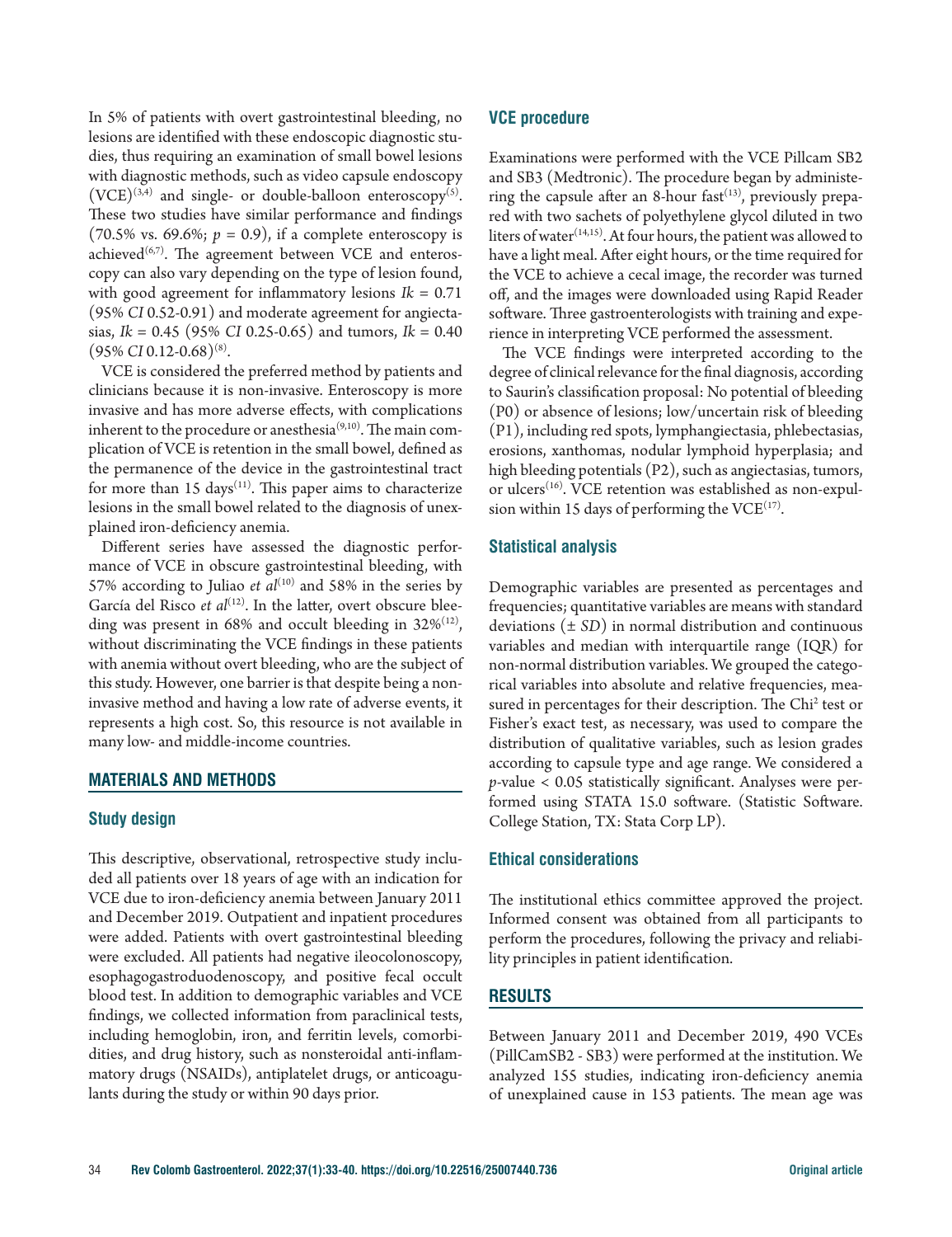about 60 years. The female sex represented two-thirds of the population under study; 90% of the studies were outpatient. The primary comorbidities of our patients were cardiovascular, high blood pressure, and gastrointestinal, while one in seven subjects had no medical history. Drug history was not documented in all medical records. Still, among those that documented it  $(n = 117)$ , the most common were antiplatelets (acetylsalicylic acid [ASA] or clopidogrel), followed by oral anticoagulants and heparins. The general characteristics of the patients are shown in **Table 1**.

**Table 1.** General characteristics of the sample  $(N = 155)$ . Comorbidities  $(N = 126)$  or drug history  $(N = 117)$  were not reported in all records

| Age (years)<br>Mean (SD)<br>Range<br>Median (IQR)                                                                                                                                                                     | 59.6 (16.8)<br>21-88<br>62 (47-73)                                                                                            |
|-----------------------------------------------------------------------------------------------------------------------------------------------------------------------------------------------------------------------|-------------------------------------------------------------------------------------------------------------------------------|
| Women (%)                                                                                                                                                                                                             | 106 (68.4 %)                                                                                                                  |
| Area<br>Inpatient $(\%)$<br>Outpatient (%)                                                                                                                                                                            | 17 (10.9 %)<br>138 (89.1 %)                                                                                                   |
| Comorbidities $(N = 126)$<br>Cardiovascular<br>High blood pressure<br>- Gastrointestinal<br>- Diabetes<br>- Hematological/oncological<br>Nephrological<br>÷.<br>- Rheumatological<br>Chronic liver disease<br>- Other | 23 (18.3 %)<br>16 (12.6 %)<br>14 (11.1 %)<br>$7(5.6\%)$<br>$8(6.3\%)$<br>$6(4.8\%)$<br>$3(2.4\%)$<br>$2(1.6\%)$<br>$5(4.0\%)$ |
| Drugs $(N = 117)$<br><b>Neither</b><br>Antiplatelets<br>Anticoagulants<br><b>Heparins</b><br>- Anticoagulants and antiplatelets<br>- NSAIDs and antiplatelets                                                         | 82 (70.1 %)<br>18 (15.4 %)<br>$6(5.1\%)$<br>$4(3.4\%)$<br>$2(1.7\%)$<br>2(1.7%)                                               |

NSAID: Nonsteroidal anti-inflammatory drug; SD: Standard deviation; IQR: Interquartile range.

The VCEs used were the Pillcam SB3 type in 70 (45.2%) studies. The unobstructed view was achieved in 153 (98.7%), with a mean small bowel transit time of 233 minutes (*SD* of 117 minutes). Positive findings were identified in 114 (73.6%) procedures. The most frequent lesions were of a vascular etiology, followed by inflammatory and neoplastic causes. Stenosis was found during VCE transit in six cases  $(3.8\%)$ , with retention in four patients  $(2.6\%)$ .

Potential bleeding lesions, characterized as P2 lesions according to the Saurin classification, were found in 53 (34.2%) VCEs. According to the type of VCE, there were statistically significant differences in the positive findings in the Pillcam SB3 VCE (84.2%) compared to the Pillcam SB2. According to the lesion grade of Saurin classification, the P0 was 32 (37.7%) with Pillcam SB2 and only eleven with SB3 (15.7%) (*p* 0.0024). P1 lesions were found in 26 (30.6%) with Pillcam SB2 and 33 with SB3 (47.1%) (*p* 0.0346). In the P2 lesions, there were no statistically significant differences (*p* 0.4823) in the Pillcam SB2; they were found in 27 (31.8%) VCEs, compared to SB3. Lesions were identified in 26 (37.1%) studies, highlighting a poor view in only two (1.3%) of the Pillcam SB2-type VCEs. No lesions were detected in the latter, but it does not interfere with these findings.

In 63 VCEs (40.6%), flat-looking lesions were identified as angiectasias, lymphangiectasias, and macules. Protruding lesions were found in 27 studies (17.3%); nodules were the most frequent, followed by tumors. Excavated lesions were present in 46 (29.7%). The most frequent type was erosions, followed by ulcers. Of the vascular lesions, the most frequent were angiectasias in 33 studies, followed by ulcers and tumors (**Figure 1** and **Table 2**).

In elderly patients, angiectasias were identified in 26.5% and tumors in 7.2%; ulcers were more frequent in those under 60 years old. P2 lesions with bleeding potential occurred in 42.2% of patients over 60 years of age, with a statistically significant difference (**Table 3**). Protruding lesions interpreted as tumors were identified in seven (4.5%) VCEs. Of these studies, four patients underwent institutional enteroscopy and biopsy of the lesions, with histopathological findings in two patients: One with moderately differentiated adenocarcinoma and the other with Hodgkin's lymphoma. One patient had a lesion that corresponded to lymphangiectasia.

The hemoglobin value within three months before or after the VCE was reported in 64 medical records, with an average of 9 g/dL. Eight patients had normal hemoglobin, according to the WHO definition. Just over half of these patients (33) presented with moderate anemia, defined by a hemoglobin range between 7.0 and 9.9  $g/dL$  in 33 (21.3%), while six had severe anemia (less than  $7 g/dL$ ). In these patients with moderate to severe anemia, P1 and P2 lesions, according to the Saurin classification, were found in 29 (51.7%) VCEs. Ferritin level was documented in 20 patients, with a mean value of 30.2 ng/mL (7.9-89.0), and the iron level in 21 patients, with a mean of 22  $\mu$ g/dL (15.7-27.0  $\mu$ g/dL).

# **DISCUSSION**

Obscure gastrointestinal bleeding is classified as overt bleeding if there is evidence of bleeding (hematemesis, melena, or hematochezia) or occult bleeding, defined by iron-deficiency anemia or persistently positive fecal occult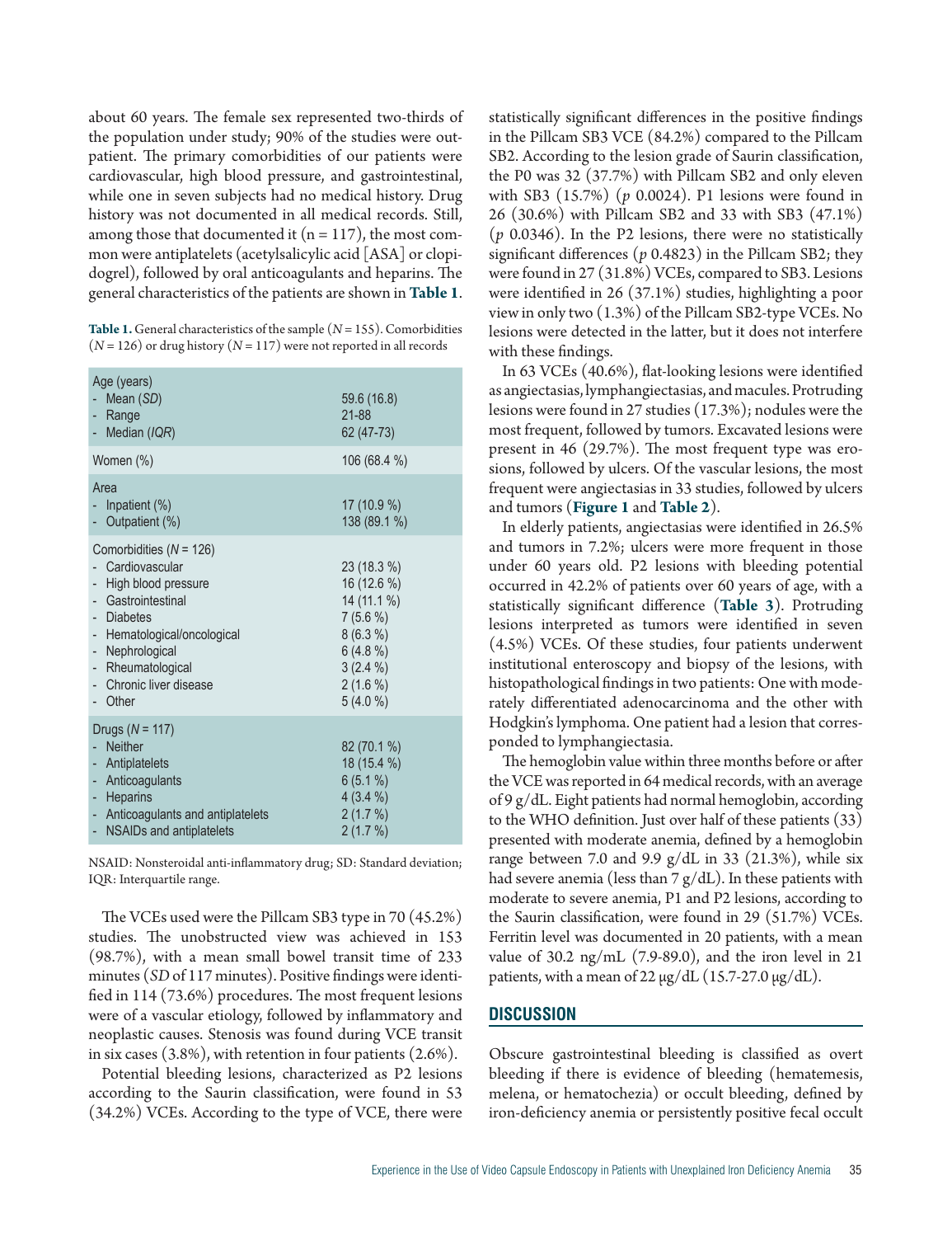blood. Many of these patients pose a diagnostic challenge and require other assessment methods, such as VCE, to identify lesions in the small bowel, which are not within the scope of upper endoscopy or colonoscopy. Unexplained iron-deficiency anemia is a frequent reason for referral to gastroenterology to identify the lesion responsible for bleeding because its recurrence has high morbidity, requires a transfusion, and can lead to mortality.

Due to the complete examination of the entire mucosa of the small bowel in the VCE, the diagnostic assessment has been extended to patients with occult gastrointestinal bleeding, which has allowed identifying the cause in many patients with unexplained iron-deficiency anemia<sup>(18)</sup>. The diagnostic yield in various studies has proven superior to other methods in identifying the source of bleeding. In a meta-analysis of 14 prospective studies in 396 patients with occult gastrointestinal bleeding, VCE was found to have a better diagnostic yield than enteroscopy (56% vs. 28%, *p* < 0.00001) and other radiological studies of the small bowel, such as barium x-ray (67% vs. 8%; *p* < 0.00001).

Compared to the other tests, the number needed to diagnose (NND) in VCE was three (95% *CI* 2-4). The most significant use was noted in vascular lesions, 36% in VCE compared to 20% in enteroscopy<sup>(19)</sup>. In this study, the most frequent lesions identified were of a vascular etiology in 44 (28.4%) VCEs, specifically in patients with unexplained iron-deficiency anemia without overt bleeding.

Some series have evaluated the diagnostic yield of VCE in overt and occult obscure gastrointestinal bleeding. Chronic anemia was identified in 41% of the patients, as in the series of 100 patients reported by Mosquera *et al* in a tertiary referral center<sup>(20)</sup>, without determining the diagnostic yield in patients with unexplained iron-deficiency anemia, which is the subject matter of this study.

A recent retrospective study on 118 patients evaluated the impact of VCE on iron-deficiency anemia; it was diagnosed in 49%. Small bowel lesions were more frequent in those over 60 years of age (60%) compared to 34%, attributable to the higher frequency of angiectasias and inflammatory causes in those under 60, as described in this study,



**Figure 1.** VCE images in patients with unexplained iron-deficiency anemia. **A.** Angiectasias**. B.** Lymphangiectasia**. C.** Phlebectasia**. D.** Fibrin-covered ulcers. **E.** Tumor**. F.** Stenosis**.** Source: Authors' images.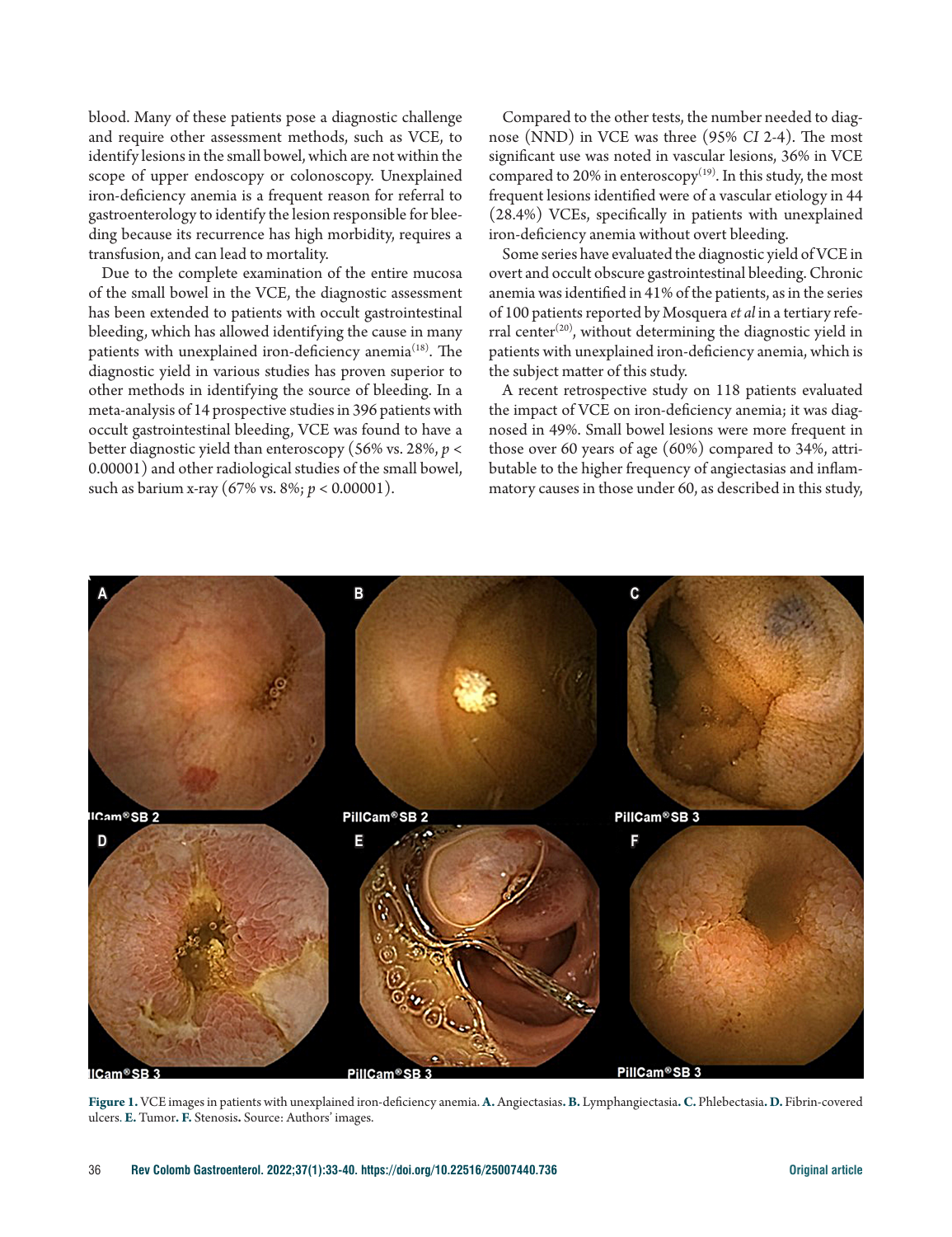| Table 2. General findings on VCE in patients with unexplained iron- |  |  |  |
|---------------------------------------------------------------------|--|--|--|
| deficiency anemia $(N = 155)$                                       |  |  |  |

| Capsule type<br>Pillcam SB2<br>Pillcam SB3                                                                                                            | 85 (54.8 %)<br>70 (45.2 %)                                                                                   |
|-------------------------------------------------------------------------------------------------------------------------------------------------------|--------------------------------------------------------------------------------------------------------------|
| View<br>Adequate<br>Moderate<br>Inadequate                                                                                                            | 85 (54.8 %)<br>68 (43.9 %)<br>$2(1.3\%)$                                                                     |
| Small bowel transit<br>Mean (SD)<br>Rank<br>Median (IQR)                                                                                              | 233 min (117)<br>42-573 min<br>210 (144-271)                                                                 |
| Small bowel lesions<br>Yes<br>No                                                                                                                      | 114 (73.6 %)<br>41 (26.4 %)                                                                                  |
| Type of lesion<br>None<br>Vascular<br>Inflammatory<br>Lymphangiectasia<br>Neoplastic<br>۰<br>Xanthoma<br>Diverticulum<br>Nodular lymphoid hyperplasia | 41 (26.4 %)<br>44 (28.4 %)<br>33 (21.3 %)<br>14 (9.1 %)<br>$7(4.5\%)$<br>10 (6.4 %)<br>$2(1.3\%)$<br>1(0.7%) |
| Lumen<br>Normal<br>Stenosis                                                                                                                           | 149 (96.2 %)<br>$6(3.8\%)$                                                                                   |
| Mucous membrane<br>Erythematous<br>Pallor<br>Nodular<br>Normal                                                                                        | 26 (16.8 %)<br>$21(13.5\%)$<br>$3(1.9\%)$<br>105 (67.8 %)                                                    |
| <b>Flat lesions</b><br>None<br>Angiectasia<br>- Lymphangiectasia<br>Spot<br>Phlebectasia                                                              | 92 (59.4 %)<br>33 (21.3 %)<br>17 (10.9 %)<br>$9(5.8\%)$<br>$4(2.6\%)$                                        |
| Protruding lesions<br><b>None</b><br><b>Nodules</b><br>Mass/tumor<br>Polyp                                                                            | 128 (82.6 %)<br>14 (9.0 %)<br>$7(4.5\%)$<br>6(3.9%                                                           |
| <b>Excavated lesions</b><br>None<br>Erosion<br>Ulcer<br>Thrush<br><b>Diverticulum</b>                                                                 | 109 (70.3 %)<br>28 (18.1 %)<br>14 (9.0 %)<br>$2(1.3\%)$<br>$2(1.3\%)$                                        |
| Grade of lesion (Saurin classification)<br>P <sub>0</sub><br>P <sub>1</sub><br>P <sub>2</sub>                                                         | 43 (27.7 %)<br>59 (38.1 %)<br>53 (34.2 %)                                                                    |

**Table 3.** Positive findings on VCE according to age group

|               | $< 60$ years<br>$N = 72$<br>$n$ (%) | $\geq 60$<br>$N = 83$<br>$n$ (%) | P-value |
|---------------|-------------------------------------|----------------------------------|---------|
| Angiectasias  | 11(15.3)                            | 22(26.5)                         | 0.0885  |
| <b>Ulcers</b> | 7(9.7)                              | 6(7.2)                           | 0.5764  |
| Tumor         | 1(1.4)                              | 6(7.2)                           | 0.1231  |
| Lesion grade  |                                     |                                  |         |
| - 0           | 21(29.2)                            | 22(26.5)                         | 0.7121  |
| - 1           | 33(45.8)                            | 26 (31.3)                        | 0.0635  |
| $-2$          | 18(25.0)                            | 35(42.2)                         | 0.0246  |

with evidence of statistically significant P2 lesions in those over  $60^{(21)}$ . Some studies have described a higher frequency of iron-deficiency anemia in patients older than 50 years (*OR* 1.6; *p* = 0.002; 95% *CI* 1.2-2.2), more comorbidities, and transfusion requirements $(22)$ .

Angiectasias are among the most common causes of iron deficiency anemia in the elderly with comorbidities, such as kidney disease or chronic liver disease, followed by NSAID-induced inflammation<sup> $(23)$ </sup>. The higher performance of VCE has been found in patients older than 75 years compared to a younger population (51.47% vs. 42.76%;  $p$  0.002)<sup>(24)</sup>. Another study, which assessed the predictive factors of positive VCE findings in patients with iron-deficiency anemia, found an association between male sex (*OR* 3.93; 95% *CI* 1.57-9.86), age (*OR* 1.03; 95% *CI* 1.0-1.06), and hemoglobin levels less than 9 g/dL (*OR* 0.73; 95% *CI*  $(0.57-0.94)^{(25)}$ .

In their study of 109 patients with unexplained irondeficiency anemia who underwent VCE, Contaldo *et al* documented small bowel lesions in 73.4% of patients, with multiple lesions in 17.5%. The consumption of NSAIDs was associated with lesions (*OR* 1.13; 95% *CI* 1.02-1.31; *p* 0.049). The intake of anticoagulants was not statistically significant (*OR* 3.38; 95% *CI* 0.73-15.7; *p* 0.10)(26).

This study showed positive VCE findings in 73.5% of cases where lesions were documented, with the potential for anemia in 34.2%. More lesions were found with the type of VCE Pillcam SB3 (84.3% of the studies), with statistically significant differences in identifying P1 and P0 lesions with no potential for bleeding. There were no differences between the type of VCE in P2 lesions or with a potential for anemia.

In the literature, VCE has a diagnostic yield of 38-83% in patients with small bowel lesions, with a positive predictive value of 94-97% and a negative predictive value of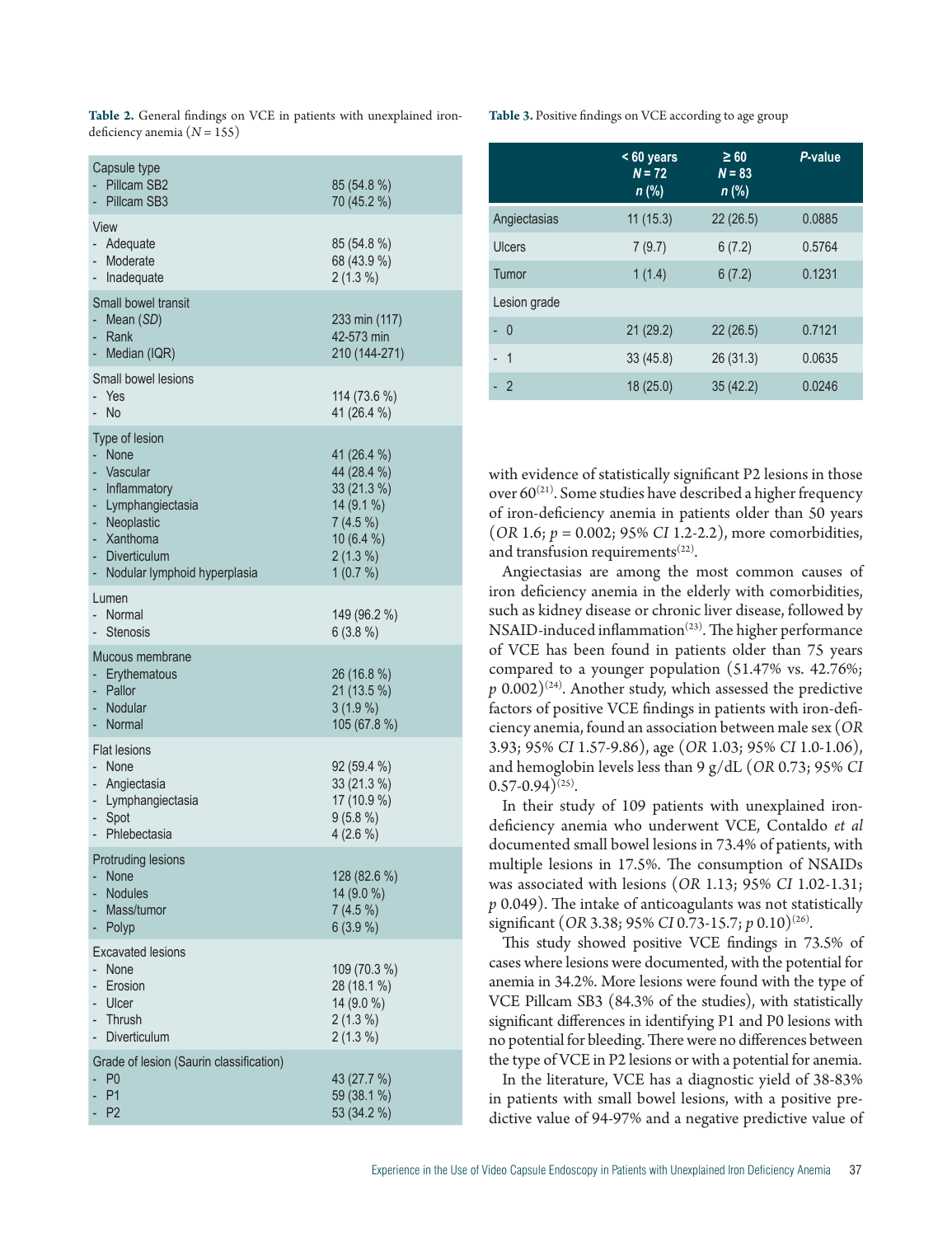83-100% in assessing gastrointestinal bleeding. Its limitations are low specificity and false negatives in 10-36% of  $cases<sup>(5)</sup>$ . The main complication of VCE is retention in the small bowel<sup>(11)</sup>. Our study showed stenosis during VCE transit in six patients (3.8%), with retention in four (2.6%). The occurrence was somewhat higher than in other studies, which state that it is less than  $2\%^{(17)}$ . In a systematic review of 227 studies (a total of 22,840 procedures) by Liao *et al*, the detection rate of small bowel lesions was reported as 59.4% (*p* < 0.0001; 95% *CI* 56.5-62.2%), lower than in this study. The most frequent lesions were angiectasias in 50%; complications such as retention occurred in  $1.4\%^{(27)}$ .

In a retrospective study conducted by Riccioni *et al*<sup>(28)</sup> to evaluate the usefulness of VCE in 138 patients with unexplained iron-deficiency anemia, VCE identified at least one causal lesion in two out of three patients evaluated. The main findings were angiectasias, followed by jejunal or ileal microulcerations, tumors, erosive gastritis, and Crohn's disease. At the end of the follow-up period, improvement in anemia after intervention and treatment (medical, endoscopic, or surgical) was documented, with complete resolution of iron-deficiency anemia in 96% of patients. In our study, VCE identified positive findings in three out of four studies and showed lesions causing anemia in 34%. Given that these patients were admitted only for the procedure, we could not review their complete medical records, preventing the possibility of assessing the subsequent followup of the interventions and treatments performed.

# **REFERENCES**

- 1. Goddard AF, James MW, McIntyre AS, Scott BB; British Society of Gastroenterology. Guidelines for the management of iron deficiency anaemia. Gut. 2011;60(10):1309-16. https://doi.org/10.1136/gut.2010.228874
- 2. McLean E, Cogswell M, Egli I, Wojdyla D, de Benoist B. Worldwide prevalence of anaemia, WHO vitamin and mineral nutrition information system, 1993-2005. Public Health Nutr. 2009;12(4):444-54. https://doi.org/10.1017/S1368980008002401
- 3. Enns RA, Hookey L, Armstrong D, Bernstein CN, Heitman SJ, Teshima C, et al. Clinical practice guidelines for the use of video capsule endoscopy. Gastroenterology. 2017;152(3):497-514. https://doi.org/10.1053/j.gastro.2016.12.032
- 4. Caunedo A, Rodríguez-Téllez M, García-Montes JM, Gómez-Rodríguez BJ, Guerrero J, Herrerías JM Jr, et al. Usefulness of capsule endoscopy in patients with suspected small bowel disease. Rev Esp Enferm Dig. 2004;96(1):10-21. https://doi.org/10.4321/S1130-01082004000100003
- 5. Koffas A, Laskaratos FM, Epstein O. Non-small bowel lesion detection at small bowell capsule endoscopy: A

The limitations of our study are retrospective, so it was not possible to tell the patient to stop treatment with NSAIDs prior to the VCE.

# **CONCLUSIONS**

With the results obtained in this work, we can conclude that VCE is a valuable tool in studying patients with unexplained iron-deficiency anemia, in whom upper and lower digestive tract lesions have been ruled out. Positive findings were identified in the midgut that explain the anemia in 34% of cases. The most frequent significant P2 lesions were vascular. These findings allow interventions and appropriate direct treatment.

### **Data confidentiality**

The authors declare that no patient data appear in this article.

#### **Financing**

No sponsorship whatsoever was received for this article.

# **Conflict of interest**

The authors declare no conflict of interest.

comprehensive literature review. World J Clin Cases. 2018;6(15):901-7.

https://doi.org/10.12998/wjcc.v6.i15.901

- 6. Pérez-Cuadrado-Robles E, Pinho R, Gonzalez B, Mão-de-Ferro S, Chagas C, Esteban Delgado P, et al. Small bowel enteroscopy - A joint clinical guideline from the Spanish and Portuguese small bowel study groups. Rev Esp Enferm Dig. 2020;112(4):309-18.
- https://doi.org/10.17235/reed.2020.7020/2020 7. Pérez-Cuadrado-Robles E, Esteban-Delgado P, Martínez-Andrés B, Zamora-Nava LE, Rodrigo-Agudo JL, Chacón-Martínez S, et al. Diagnosis agreement between capsule endoscopy and double-balloon enteroscopy in obscure gas-

trointestinal bleeding at a referral center. Rev Esp Enferm Dig. 2015;107(8):495-500. https://doi.org/10.17235/reed.2015.3665/2015

8. Cañadas Garrido R, Rincón Sánchez RA, Costa Barney VA, Roa Ballestas PA, Espinosa Martínez CA, Pinzón Arenas DF, et al. Concordancia diagnóstica entre la videocápsula endoscópica y enteroscopia mono y de doble balón en la hemorragia de intestino delgado en un hospital de alta